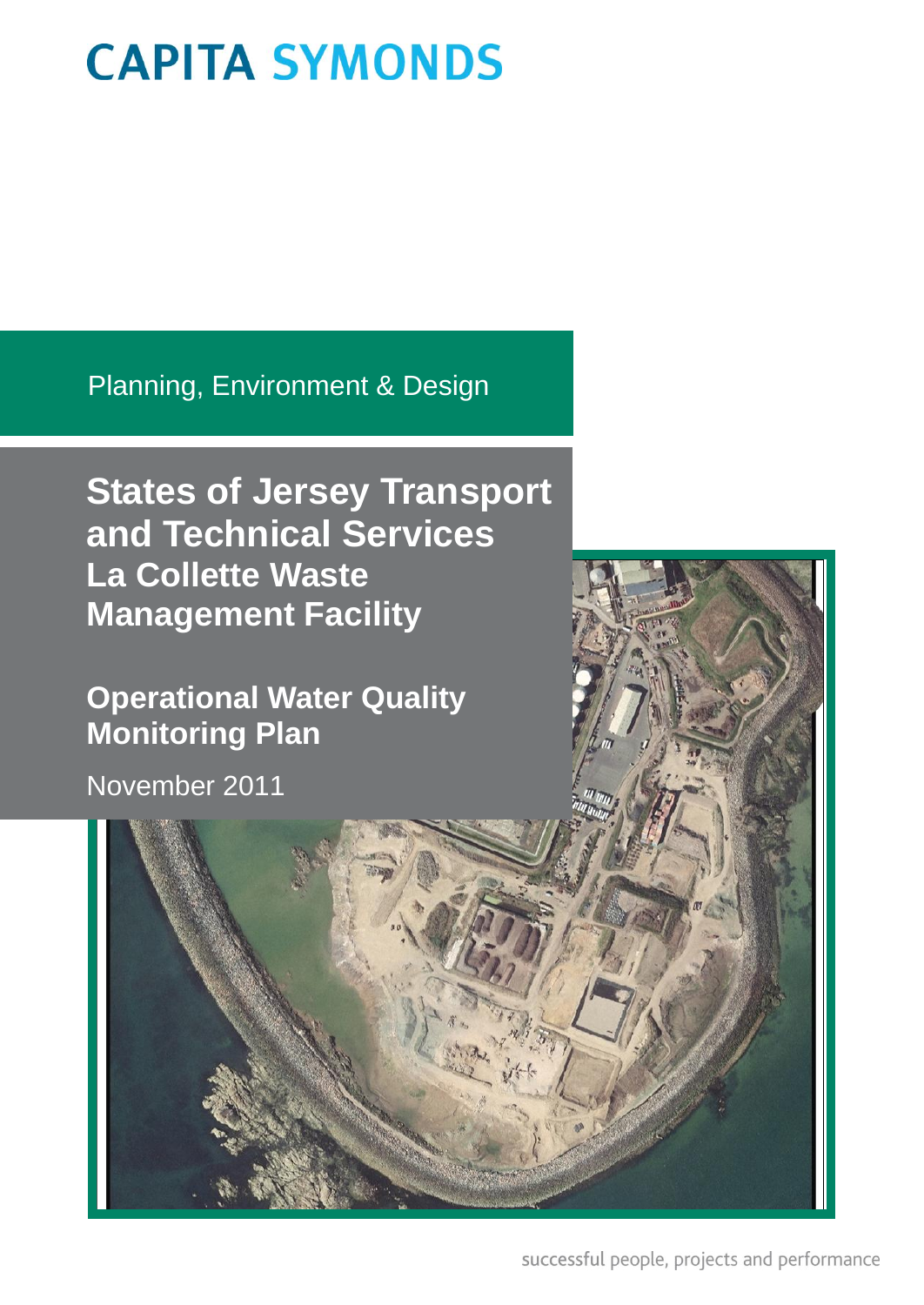### **Quality Management**

| <b>Job No</b>        | CS/049696                                                                                                                                                                                                        | Doc No.              | CS049696-07-01<br><b>Monitoring Plan</b> |  |
|----------------------|------------------------------------------------------------------------------------------------------------------------------------------------------------------------------------------------------------------|----------------------|------------------------------------------|--|
| Project              | La Collette Waste Management Facility - Operational Water Quality Monitoring<br>Plan                                                                                                                             |                      |                                          |  |
| Location             | La Collette Waste Management Facility, St. Helier, Jersey                                                                                                                                                        |                      |                                          |  |
| <b>Document Ref</b>  | Version 1 FINAL                                                                                                                                                                                                  |                      |                                          |  |
| File reference       | F:\ZENV\!Projects\CS049696 La Collette Headland Stage 3\B.Work_Tasks\03<br>WATER QUALITY\04_Reports\Operational Water Quality Monitoring Plan\La<br>Collette_Operational Water Quality monitoring plan_FINAL.doc |                      |                                          |  |
| Date                 | 30 November 2011                                                                                                                                                                                                 |                      |                                          |  |
| <b>Prepared by</b>   | Claire Howarth<br>Signature (for file)<br>Principal Hydrogeologist                                                                                                                                               |                      |                                          |  |
| <b>Checked by</b>    | Dr. Rob Hares<br>Associate Director                                                                                                                                                                              | Signature (for file) |                                          |  |
| <b>Authorised by</b> | David Mason<br>Associate Director                                                                                                                                                                                | Signature (for file) |                                          |  |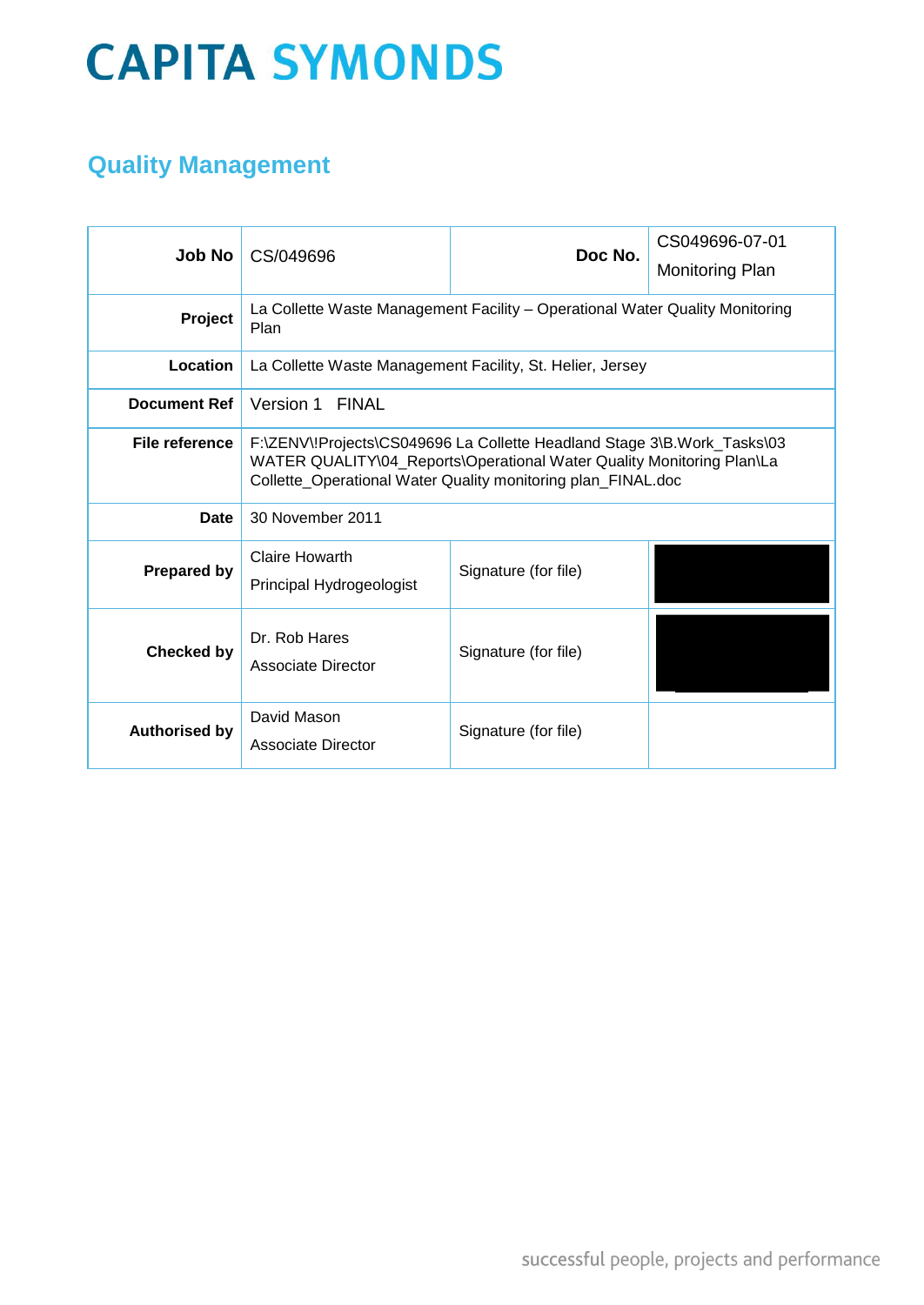| <b>Contents</b> | 1. Introduction  |                                                              | 1              |
|-----------------|------------------|--------------------------------------------------------------|----------------|
|                 |                  | 1.1 Background                                               | 1              |
|                 |                  | 1.2 Scope of Report                                          | 1              |
|                 | 1.3 Disclaimer   |                                                              | $\overline{2}$ |
|                 |                  | 2. Water Quality Determinands & Laboratory Analysis          | 3              |
|                 |                  | 2.1 In-Situ Water Quality Parameters                         | 3              |
|                 |                  | 2.2 Laboratory Water Quality Determinands & Detection Limits | 3              |
|                 | 3.               | <b>Monitoring Locations</b>                                  | 5              |
|                 | 4.               | <b>Sampling Methodology</b>                                  | 8              |
|                 | 4.1 Introduction |                                                              | 8              |
|                 | 4.2 Ash Cells    |                                                              | 8              |
|                 |                  | 4.3 Groundwater                                              | 8              |
|                 |                  | 4.4 Waste Springs & Sea Water                                | $\overline{9}$ |
|                 |                  | 4.5 Quality Assurance                                        | 10             |
|                 |                  | 5. Data Review and Reporting                                 | 11             |
|                 |                  | 5.1 Data Review                                              | 11             |
|                 | 5.2 Reporting    |                                                              | 13             |
| <b>Figures</b>  | Figure 1         | <b>Operational Monitoring Locations.</b>                     |                |
| <b>Tables</b>   | Table 2.1        | Laboratory analysis summary.                                 | 4              |
|                 | Table 3.1        | Ash cell leachate monitoring locations                       | 5              |
|                 | Table 3.2        | Groundwater monitoring locations                             | 6              |

Table 3.3 Waste spring monitoring locations 6 Table 3.4 Sea water monitoring locations 7 Table 5.1 La Collette water quality standards 12

Appendix A Figures

**Appendices**

Figure 1 Operational Monitoring Locations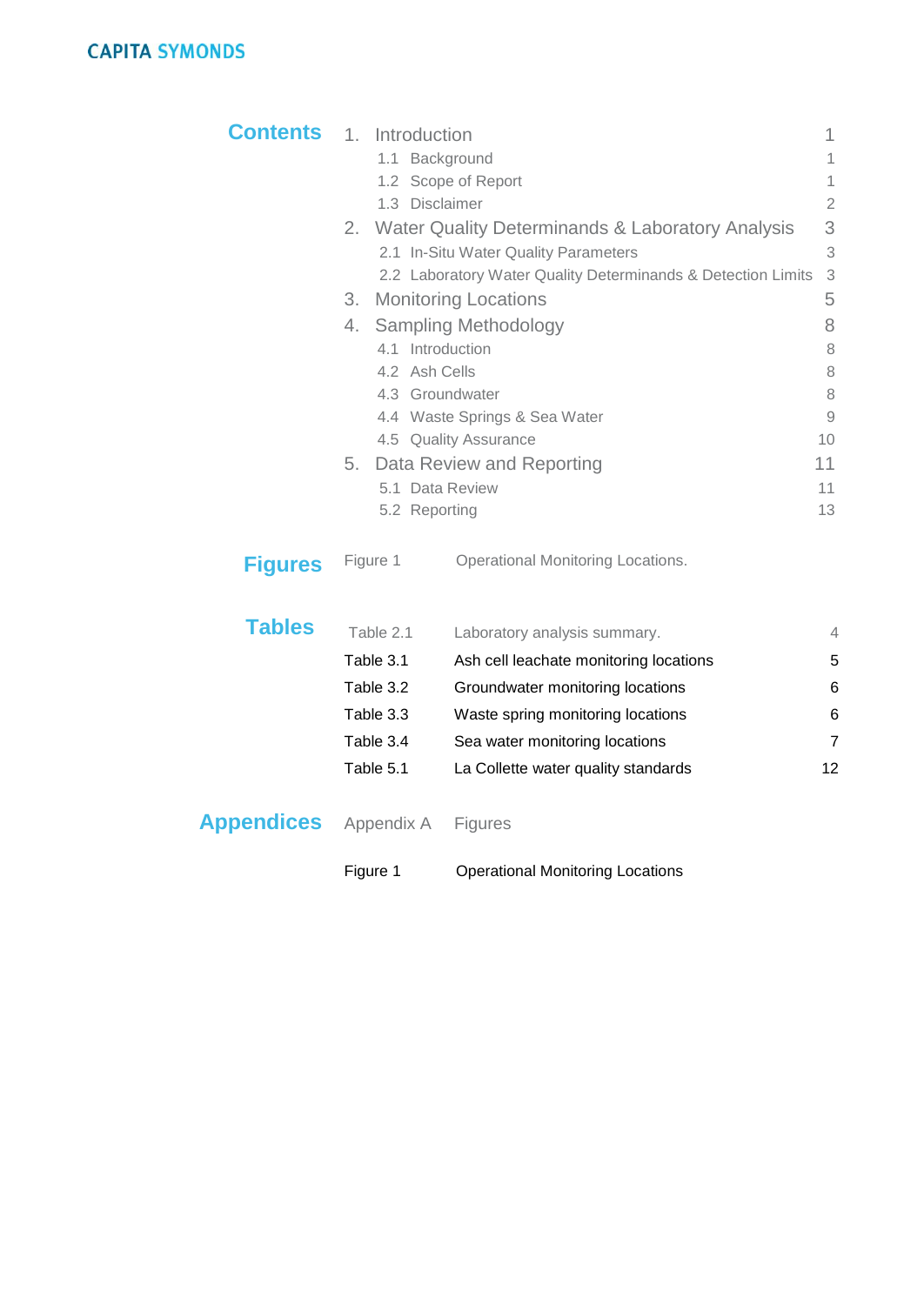### 1. Introduction

#### 1.1 BACKGROUND

- 1.1.1 The La Collette Waste Management Facility (hereafter referred to as the 'WMF', the boundary of which is shown in Figure 1) currently operates under a deemed waste management licence. Since 1995 the WMF has received a mixed waste stream<sup>1</sup> with inert materials deposited behind the sea wall up to a level between the Mean High Water Spring (MHWS) level (approximately 10.96 m ACD<sup>2</sup>) and the top of the sea wall (14 – 15 m ACD), and ash placed in lined cells above the spring line.
- 1.1.2 Since 2003 an aggregate recycling facility has been incorporated into the inert process, removing suitable granular material as secondary aggregate product for construction re-use and some metals inclusions for scrap recovery from the waste stream prior to disposal. Other activities on-site include green waste composting, the temporary processing of bioremediated soils and storage of street sweepings on top of lined cells.
- 1.1.3 To gather scientific evidence on baseline water quality (in support of planning / waste management licence applications), and to ascertain if there are any significant impacts of WMF operations on water quality within the adjacent South East Jersey Coast Ramsar area, monthly sampling at 42 locations (18 ash cells, 7 boreholes, 5 springs issuing from inert waste material underlying the ash cells, and 12 low tide seawater locations within the Ramsar beyond the sea wall) were undertaken between March and August 2011.
- 1.1.4 In addition to in-situ water quality parameter testing, laboratory analysis was undertaken on each sample for up to 75 chemicals (including heavy metals, nutrients, and organic hydrocarbons), chosen as representative of potential contaminants that may by associated with historic or current activities at the WMF and surrounding area.
- 1.1.5 The results of the baseline water quality characterisation survey are reported in *La Collette Waste Management Facility. Baseline Water Quality Review* (Capita Symonds, November 2011), and are considered to represent an effective spring / summer dataset, sufficient to rationalise (in terms of sampling locations and determinand analysis) future monitoring requirements during the WMF's operational period. Baseline results also provide data for comparison to new monitoring information gathered in the future.

#### 1.2 SCOPE OF REPORT

1.2.1 The purpose of this report is to outline the proposed operational water quality monitoring plan for La Collette WMF (to be implemented by Transport and Technical Services (TTS) department personnel or other designated parties as appropriate). This document is a stand-alone report that will be used to inform any subsequent Waste Management Licence or planning application.

<sup>1</sup> 5-8% ash (assumed to be municipal solid waste incinerator residues), 91% inert (including gypsum plasterboard), and 1-3% glass.

<sup>&</sup>lt;sup>2</sup> Admiralty Chart Datum

La Collette Operational Water Quality Monitoring Plan 1 1 1 1 Version 1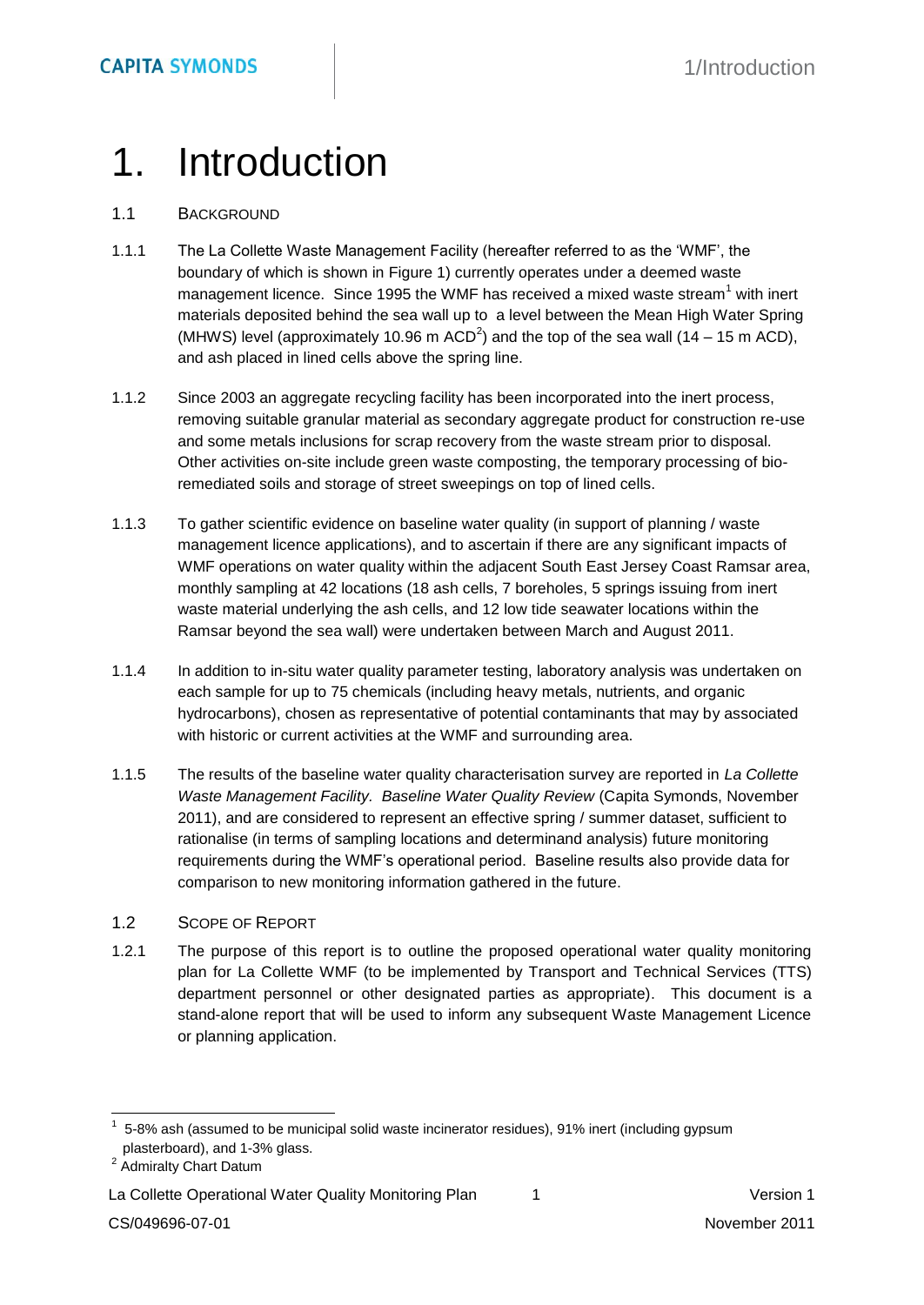- 1.2.2 This plan is intended to be a live document, reviewed on an annual basis and updated / amended as appropriate (informed by the results of ongoing water quality monitoring and sampling practicalities).
- 1.2.3 Section 2 outlines water quality determinands and in-situ parameters to be monitored, during operations. Section 3 details monitoring locations to be sampled, whilst Section 4 provides information on sampling methodology and quality assurance procedures. Review of monitoring data, and details of reporting, are finally outlined in Section 5.

#### 1.3 DISCLAIMER

1.3.1 This report is for the use of States of Jersey Transport and Technical Services Department only and should not be relied upon by other parties unless advised by Capita Symonds Ltd in writing.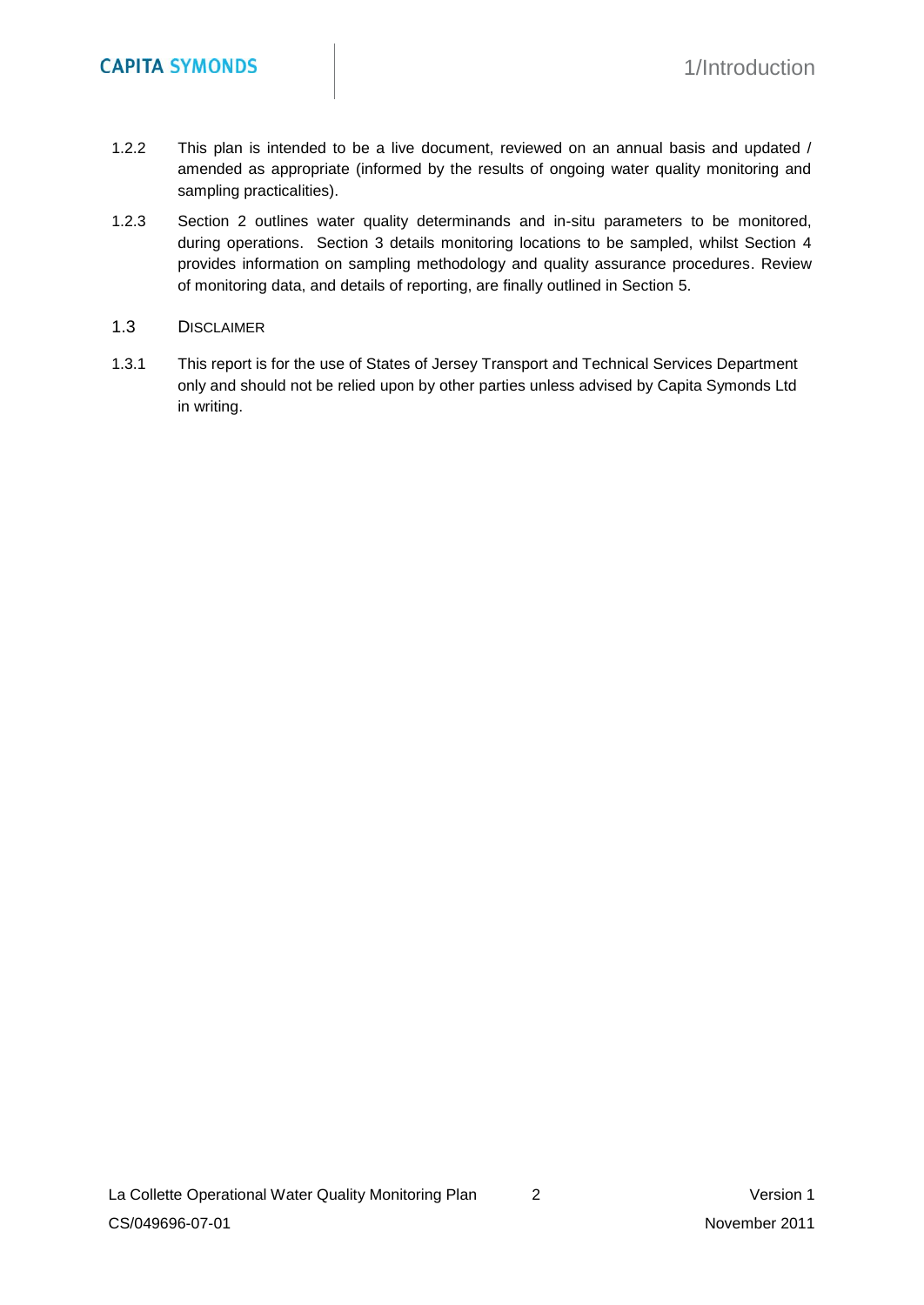## 2. Water Quality Determinands & Laboratory Analysis

#### 2.1 IN-SITU WATER QUALITY PARAMETERS

- 2.1.1 At the time of sample collection, the following in-situ water quality parameters will be recorded:
	- pH (unitless).
	- Temperature (degrees centigrade).
	- Redox (mV).
	- Electrical Conductivity (µS/cm).
	- Dissolved Oxygen (% and mg/l).
	- Salinity (unitless).
	- Total Dissolved Solids (mg/l)
- 2.2 LABORATORY WATER QUALITY DETERMINANDS & DETECTION LIMITS
- 2.2.1 Water quality samples collected during operational monitoring will be tested for a selection of laboratory determinands. Details of determinands, testing frequency and laboratory detection limit requirements<sup>3</sup> are outlined in Table 2.1 below.
- 2.2.2 Depending upon initial salinity measurements of water samples submitted, the analytical laboratory may determine that some waters may need to be analysed as saline (whilst others are analysed as non-saline).

La Collette Operational Water Quality Monitoring Plan  $\qquad \qquad 3$   $\qquad \qquad$  Version 1

<sup>3</sup> Defined as being the same as baseline water quality detection limits and less than the respective water quality standard applied for screening purposes (see Section 5 for discussion).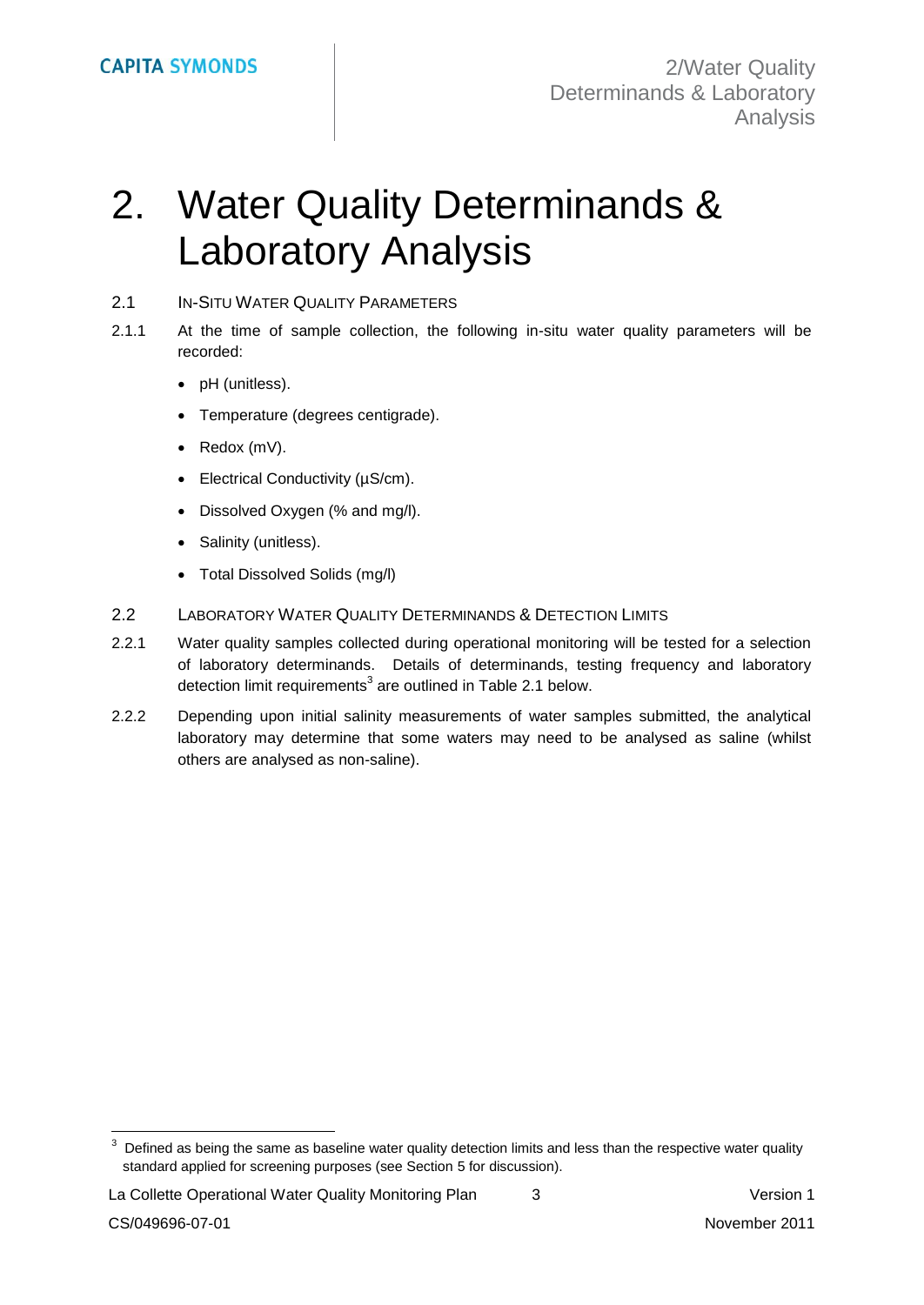| <b>Suite</b> | <b>Determinands</b>                                         | <b>Measurement</b><br><b>Units</b> | <b>Detection</b><br>Limit | <b>Analytical</b><br><b>Frequency</b> |  |
|--------------|-------------------------------------------------------------|------------------------------------|---------------------------|---------------------------------------|--|
|              | Nitrate                                                     | mg/l                               | 0.3                       |                                       |  |
|              | Ammoniacal-N                                                | mg/l                               | 0.021 <sup>4</sup>        |                                       |  |
|              | Chemical Oxygen<br>Demand                                   | mg/l                               | $\overline{7}$            |                                       |  |
| Inorganics   | <b>Total Suspended Solids</b>                               | mg/l                               | $\overline{2}$            | 3 monthly                             |  |
|              | <b>Total Dissolved Solids</b>                               | mg/l                               | 5                         |                                       |  |
|              | Chloride                                                    | mg/l                               | $\overline{2}$            |                                       |  |
|              | Sulphate                                                    | mg/l                               | $\overline{c}$            |                                       |  |
|              | pH                                                          | pH units                           | 1                         |                                       |  |
|              | Arsenic                                                     | $\mu$ g/l                          | 0.1                       |                                       |  |
|              | Cadmium                                                     | $\mu$ g/l                          | 0.1                       | 3 monthly                             |  |
|              | Chromium                                                    | $\mu$ g/l                          | 0.2                       |                                       |  |
|              | Copper                                                      | µg/l                               | 0.9                       |                                       |  |
|              | Iron (total)                                                | mg/l                               | 0.02                      |                                       |  |
| Metals       | Manganese                                                   | mg/l                               | 0.04                      |                                       |  |
|              | Lead                                                        | $\mu$ g/l                          | 0.02                      |                                       |  |
|              | Mercury                                                     | $\mu$ g/l                          | 0.01                      |                                       |  |
|              | Nickel                                                      | µg/l                               | 0.15                      |                                       |  |
| Organics     | Vanadium                                                    | µg/l                               | 0.2                       |                                       |  |
|              | Zinc                                                        | $\mu$ g/l                          | 0.4                       |                                       |  |
|              | <b>Total Petroleum</b><br>Hydrocarbons (TPH) -<br>speciated | $\mu$ g/l                          | 10                        |                                       |  |
|              | Polyaromatic<br>Hydrocarbons (PAH) -<br>speciated           | $\mu$ g/l                          | 0.1                       | 6 monthly                             |  |

#### **Table 2.1: Laboratory Analysis Summary**

La Collette Operational Water Quality Monitoring Plan  $4$  4 Version 1

 4 Note: Baseline detection limit was 0.2 mg/l which is higher than the water quality standard of 0.021 mg/l. As such the water quality standard as the preferred detection limit is recorded.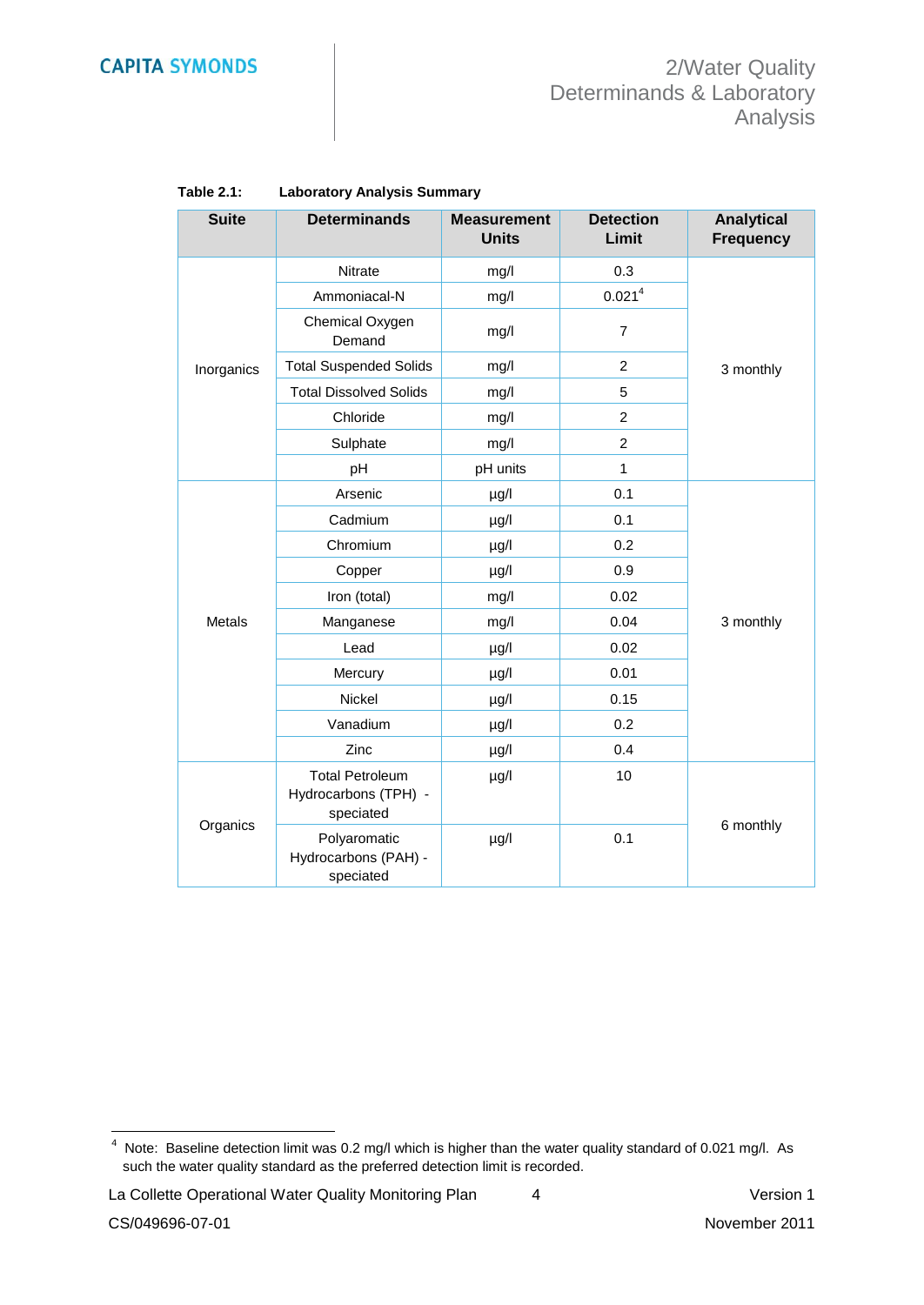### 3. Monitoring Locations

- 3.1.1 Proposed operational sampling locations (providing locations can be accessed safely) are shown on Figure 1. These comprise focused sampling from:
	- Ash cells (both within Northern Mound and in southern working area).
	- Groundwater monitoring wells (monitored as a pathway).
	- Springs issuing from the inert waste underlying the ash cells (representing a snapshot of the wider influence of the waste on water quality, in contrast to the point location nature of the boreholes).
	- Low tide sea water samples.
- 3.1.2 Tables 3.1 to 3.4 below provide details of each sampling location and justification for incorporation into the operational monitoring plan.

| <b>Monitoring Point</b><br><b>Reference</b> | <b>Ash Cell</b><br>No. | <b>Ash Cell</b><br>Level                                                                                                    | <b>Justification for Inclusion</b>                                                                            |
|---------------------------------------------|------------------------|-----------------------------------------------------------------------------------------------------------------------------|---------------------------------------------------------------------------------------------------------------|
| DT3                                         | 3                      | Low                                                                                                                         | Historic ash cell in east of Northern Mound                                                                   |
| DT6                                         | 6                      | Historic ash cell in Northern Mound. Elevated<br>Ammoniacal-N, metals, some PAH noted<br>Low<br>during baseline monitoring. |                                                                                                               |
| DT <sub>16</sub> S                          | 16                     | Elevated As, Ni, Ammoniacal-N & PAH noted<br>Low.<br>during baseline monitoring.                                            |                                                                                                               |
| DT22                                        | 22                     | Ramsar proximity & elevated Ammoniacal-N /<br>Low<br>metals noted during baseline monitoring.                               |                                                                                                               |
| DT <sub>25</sub> S                          | 25                     | Ramsar proximity & elevated Ammoniacal-N,<br>Low<br>metals, phenols & some PAHs noted during<br>baseline monitoring.        |                                                                                                               |
| DT <sub>27</sub> N                          | 27                     | Low                                                                                                                         | Ramsar proximity & elevated Ammoniacal-N,<br>metals, phenols & some PAHs noted during<br>baseline monitoring. |
| DT31N                                       | 31                     | Mid                                                                                                                         | Elevated metals, phenols & some PAHs noted<br>during baseline monitoring period.                              |
| DT32N                                       | 32                     | Low                                                                                                                         | Proximity to edge of site                                                                                     |

**Table 3.1: Ash Cell Leachate Monitoring Locations**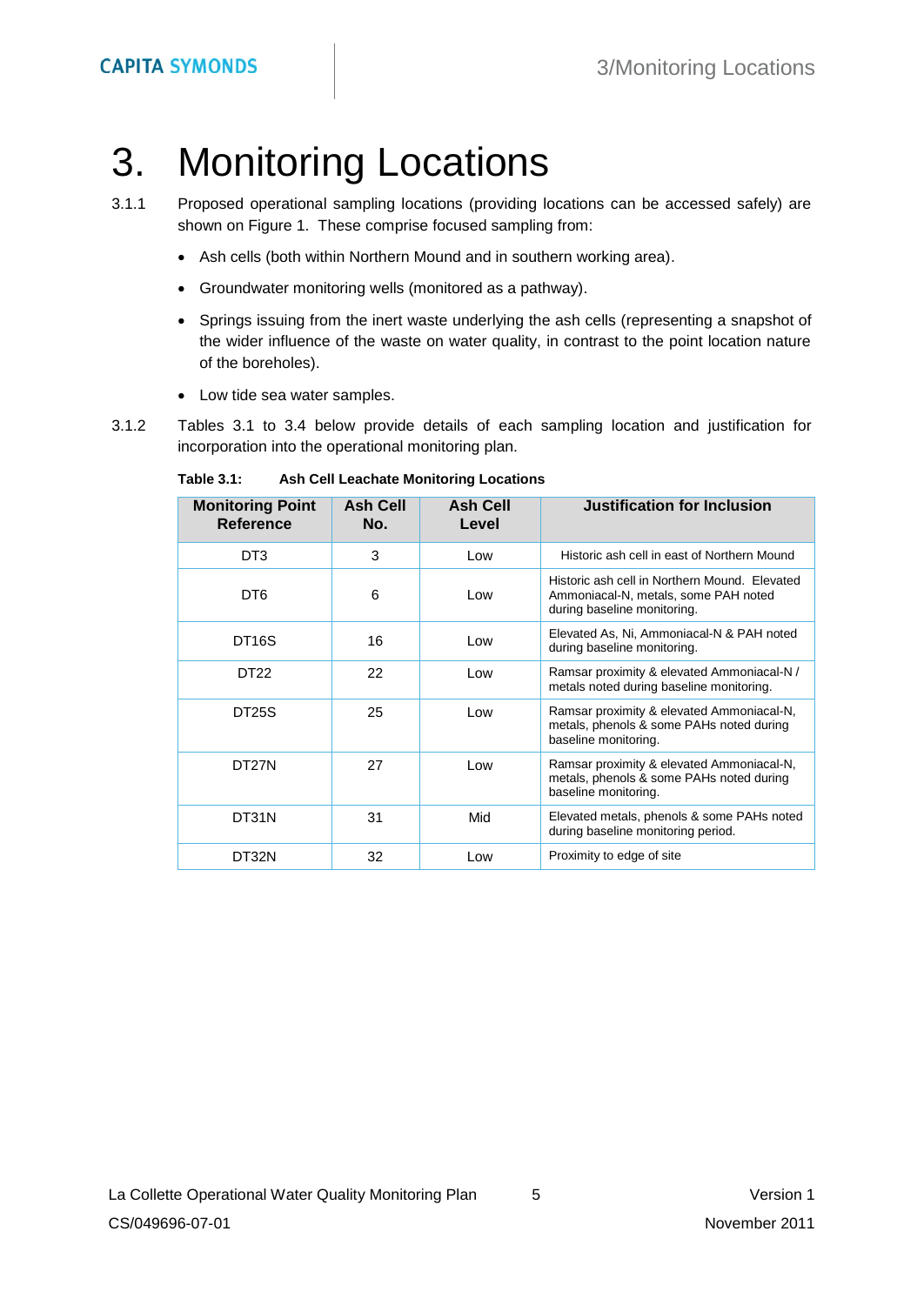| <b>Monitoring</b><br><b>Point</b><br><b>Reference</b> | <b>Depth</b><br>$(m$ bgl) | <b>Installation details</b>                                           | Geology                        | <b>Justification for</b><br><b>Inclusion</b>                                                      |  |
|-------------------------------------------------------|---------------------------|-----------------------------------------------------------------------|--------------------------------|---------------------------------------------------------------------------------------------------|--|
| BH <sub>2R</sub>                                      | 11.5                      | 20 mm piezometer.<br>Tip: 11.5m bgl<br>Filter pack: 9 - 11.7m bgl     | Waste                          | Proximity to edge of site.                                                                        |  |
| BH <sub>3s</sub>                                      | 9.5                       | 20 mm piezometer.<br>Tip: 9.5m bgl<br>Filter pack: 1.2-9.5m bgl       | Waste                          | Proximity to Ramsar, and                                                                          |  |
| BH <sub>3d</sub>                                      | 12.85                     | 20 mm piezometer.<br>Tip: 12.85m bgl<br>Filter pack: 10.5 - 13.9m bgl | Natural<br>channel<br>deposits | downgradient from Ash Cells<br>24 and 31.                                                         |  |
| BH <sub>5</sub>                                       | 7.0                       | 50 mm well.<br>Screen: 5 - 7m bgl                                     | Waste                          | North East corner of site,<br>plus elevated metals &<br>PAHs noted during baseline<br>monitoring. |  |
| BH6 (20mm)                                            | 9.35                      | 20mm piezometer.<br>Tip: 9.35m bgl<br>Filter pack: 8.7 - 10.56m bgl   | Waste                          | <b>Elevated levels of PAHs</b><br>noted during baseline                                           |  |
| BH6 (50mm)                                            | 7.7                       | 50 mm well.<br>Screen: 5.7 - 7.7m bgl                                 | Waste                          | monitoring.                                                                                       |  |
| BH <sub>7</sub>                                       | 8.0                       | 50 mm well.<br>Screen: 1 - 8m bgl                                     | Waste                          | Proximity to green<br>composting area and new<br>ash cells.                                       |  |

#### **Table 3.2: Groundwater Monitoring Locations**

#### **Table 3.3: Waste Spring Monitoring Locations**

| <b>Monitoring Point</b><br>Reference | Justification for Inclusion                                                                                                                                            |
|--------------------------------------|------------------------------------------------------------------------------------------------------------------------------------------------------------------------|
| LAG3                                 | Input to Western Lagoon and elevated concentrations noted during baseline<br>monitoring period.                                                                        |
| LAG4                                 | Input to Western Lagoon, and proximity to green composting and aggregate<br>recycling areas, if safe to access given extending waste head and depth of mud in<br>area. |
| LAG5                                 | Input to Eastern Lagoon.                                                                                                                                               |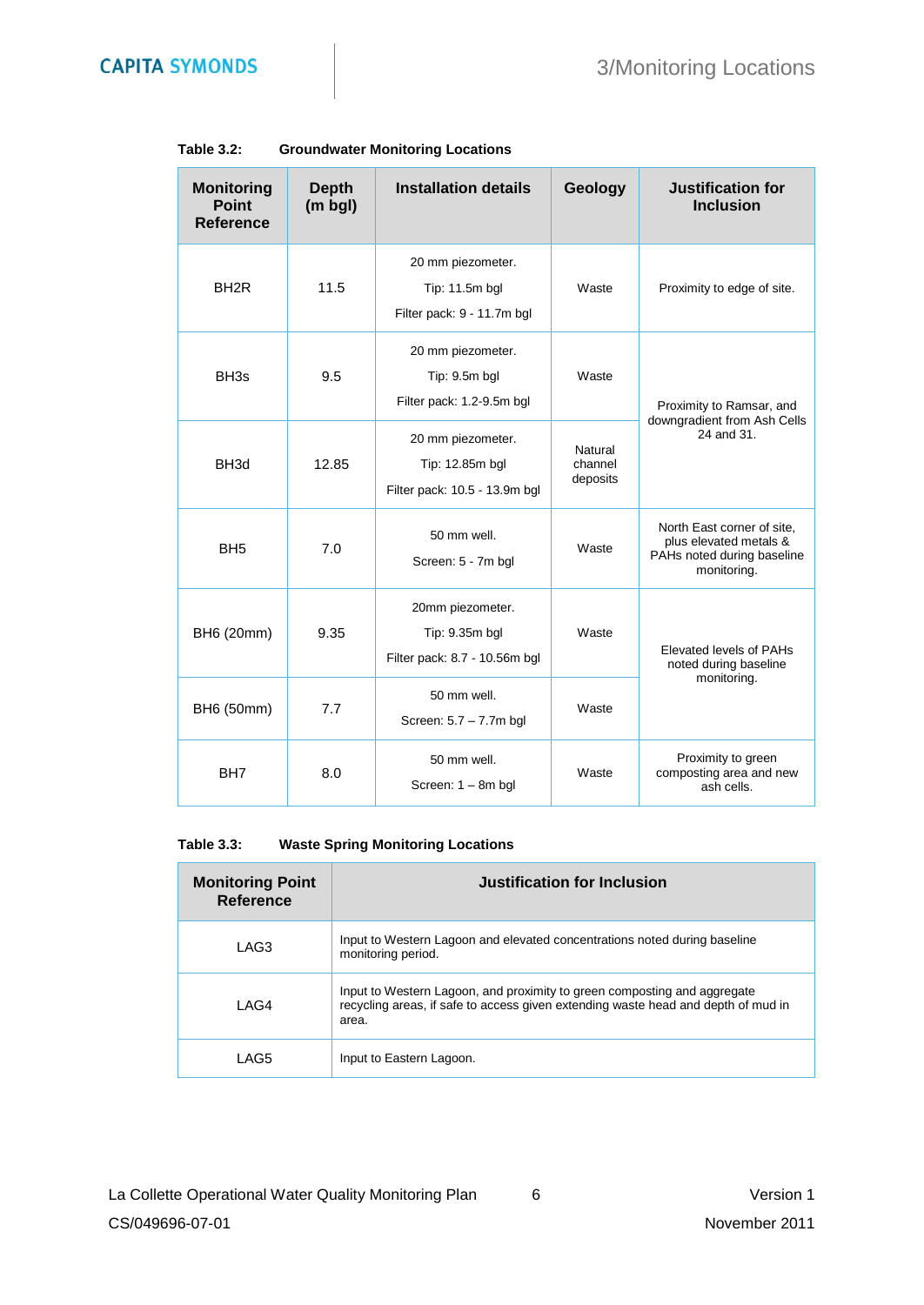| <b>Monitoring Point</b><br><b>Reference</b> | <b>Justification for Inclusion</b>       |
|---------------------------------------------|------------------------------------------|
| SW <sub>1</sub>                             | Local natural baseline monitoring point. |
| SW <sub>2</sub>                             | South west of LAG3.                      |
| SW <sub>8</sub>                             | South East of BH2R.                      |
| <b>SW12</b>                                 | East of LAG5.                            |
| <b>SW14</b>                                 | South east of BH5.                       |
| EFWSW16                                     | Energy from Waste plant outfall.         |
| <b>SW18</b>                                 | South east of Northern Mound.            |
| <b>SW20</b>                                 | East of Northern Mound.                  |

#### **Table 3.4: Sea Water Monitoring Locations**

3.1.3 As further monitoring data is collected, or additional boreholes drilled for engineering design purposes, there may be a requirement for additional sampling locations to be added (or the exclusion of initial locations selected for operational monitoring). As such the definition of monitoring locations should be reviewed on a regular basis (as a minimum annually).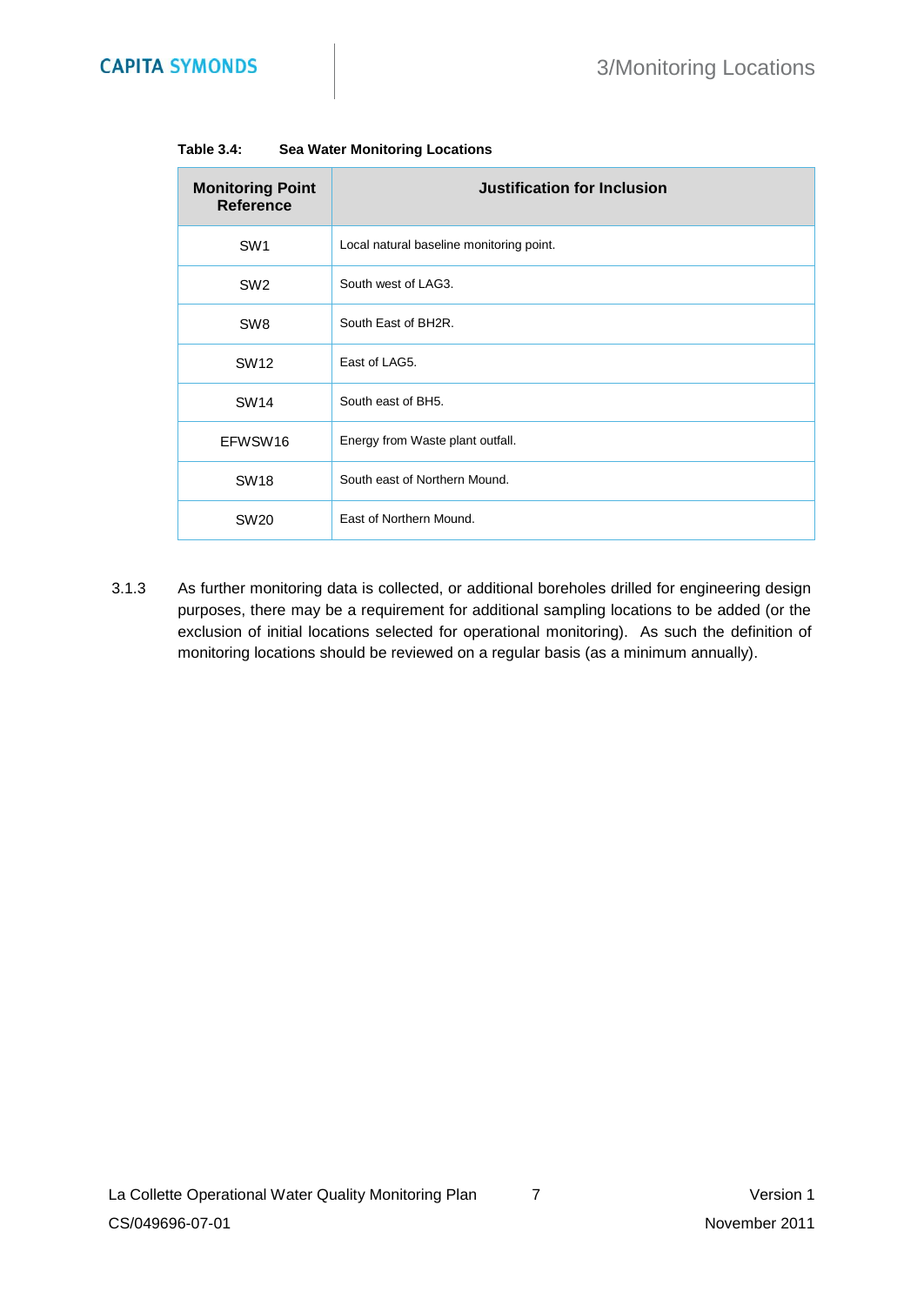## 4. Sampling Methodology

#### 4.1 INTRODUCTION

- 4.1.1 Methodologies for the sampling of ash cell leachate, groundwater, waste springs and sea water are outlined below. Due to health and safety / practical consideration at the time of monitoring, such methodologies may have to be amended on-site. Any amendments should be recorded as part of any monitoring field notes taken by TTS monitoring personnel.
- 4.1.2 Water samples will be collected on a quarterly basis, with laboratory analysis for inorganics and metals undertaken quarterly (and organic hydrocarbons six monthly).

#### 4.2 ASH CELLS

- 4.2.1 Given the ash cells (and hence the dip tubes) are located above the water table, and as such disconnected from the tidal cycle, the timing of sampling is not considered to be critical and purging of stagnant water is not required. As such the following tasks should be undertaken:
	- 1. Take water level reading in dip tube, recording data in metres below top of dip tube together with approximate time of sampling.
	- 2. Connect retrieval cord to disposable bailer and place down dip tube and allow to fill.
	- 3. Withdraw bailer from dip tube and pour leachate sample into a dedicated bucket and measure and record in-situ water quality parameters.
	- 4. Place the bailer back down the dip tube, repeatedly filling and withdrawing it in order to fill the sample bottles, ensuring that sample does not over-spill, that any preservatives that may be present within the bottles are not emptied and that as much air as possible is excluded from the sample.
	- 5. Label bottle with site name, monitoring point reference and sample date.
	- 6. Rinse in-situ water quality probes with de-ionised water.
	- 7. Store sample at 4 °C, and dispatch to laboratory (with completed chain of custody forms) within 24 hours of sampling.

#### 4.3 GROUNDWATER

- 4.3.1 Given that the site is effectively purged during every tidal cycle, and as such the likelihood of a borehole containing stagnant water of a quality not representative of the surrounding environment is low, it was established<sup>5</sup> that a 20 minute purge time is sufficient to allow insitu water quality parameters to stabilize prior to collecting a groundwater sample.
- 4.3.2 To ensure sufficient water was available groundwater samples should be collected on the declining high tide and the following tasks undertaken.
	- 1. Take a water level reading in monitoring well, recording data in metres below top of casing together with approximate time of sampling.

<sup>5</sup> For discussion see *La Collette Waste Management Facility: Baseline Water Quality Review* (Capita Symonds, November 2011).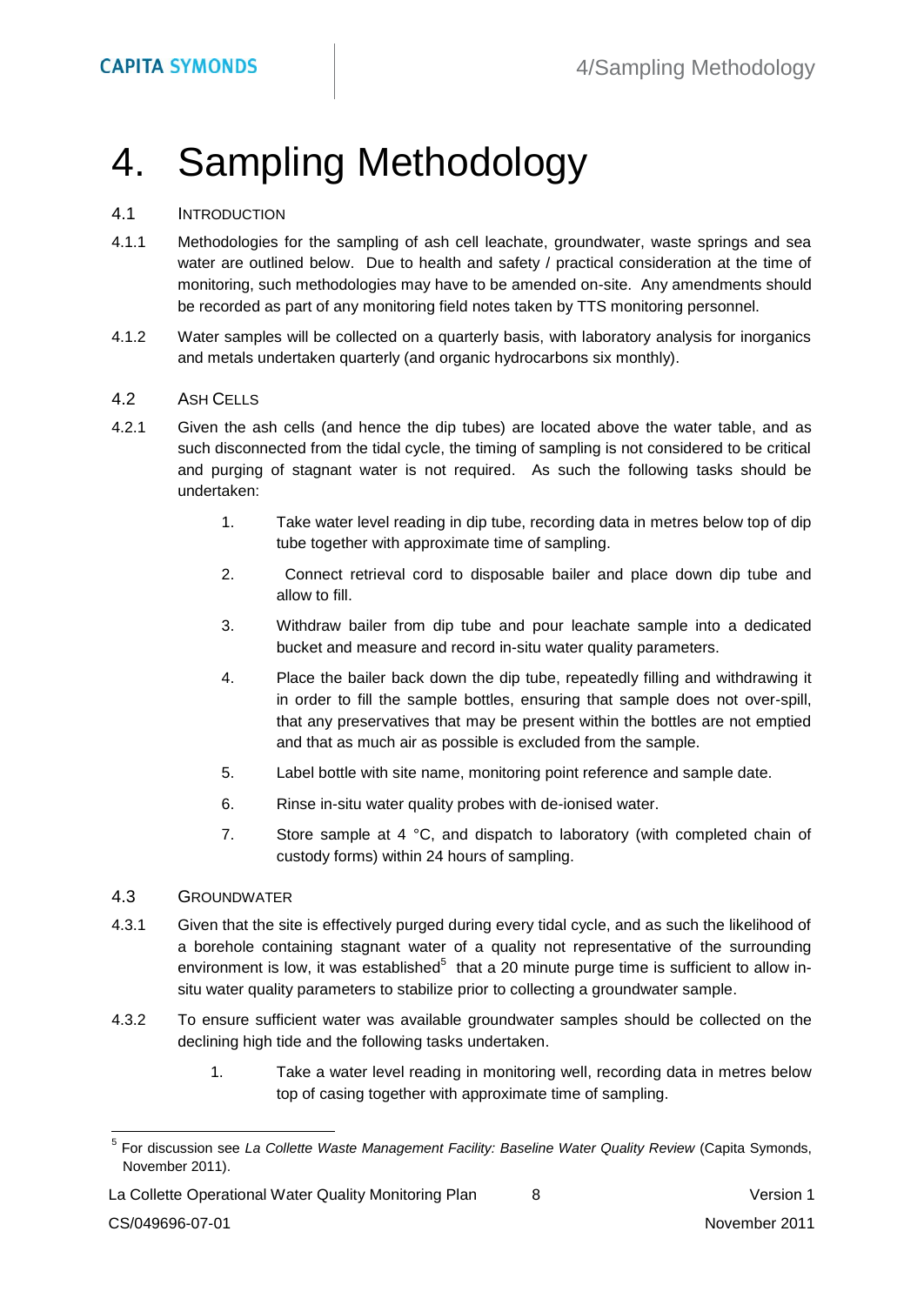- 2. Connect dedicated tubing to pump and place down monitoring well. Place opposite end of tubing into bucket. Pump for 20 minutes, recording volume of groundwater abstracted and in-situ water quality parameters at 5start and end of purging.
- 3. Place tubing in empty sample bottle (ensuring any preservatives that may be present within the bottles are not emptied), or alternatively via a funnel / filter paper into bottle if laboratory have directed for samples to be filtered on-site.
- 4. Pump groundwater sample into bottles, ensuring that sample does not overspill and that as much air as possible is excluded from the sample.
- 5. Label bottle with site name, monitoring point reference and sample date.
- 6. Detach and remove tubing (disposing together with nitrile gloves in strong bin liners at a suitable disposal point to prevent cross-contamination of samples between monitoring points).
- 7. Rinse in-situ water quality probes with de-ionised water over bucket, and dispose of bucket contents to ground within the WMF or foul sewer. No abstracted groundwater should be disposed to either sea water or lagoons within the site.
- 8. Store sample at 4 °C, and dispatch to laboratory (with completed chain of custody forms) within 24 hours of sampling.

#### 4.4 WASTE SPRINGS & SEA WATER

- 4.4.1 Given the tidal nature of the site, surface water samples (including springs issuing from the inert waste (LAG) and sea water beyond the sea wall (SW)) should be collected at low tide or on a falling tide if access at low tide is not possible or unsafe. Not only is this for health and safety reasons, but also to capture waters at the final time of exit from the Site with the least amount of potential dilution. As such the following tasks should be undertaken:
	- 1. Secure a soil sampling pot (or other vessel of similar size) to a length of rope.
	- 2. Hold the pot under the waste spring, or sea water issuing from the sea wall, whilst holding on to the end of the rope. Draw out a sample of surface water.
	- 3. Measure and record in-situ water quality parameters, together with time of sampling.
	- 4. Pour sample into empty bottle (ensuring any preservatives that may be present within the bottles are not emptied), or alternatively via a funnel / filter paper into bottle if laboratory have directed for samples to be filtered on-site.
	- 5. Ensure that sample does not over-spill and that as much air as possible is excluded from the filled bottle.
	- 6. Label bottle with site name, monitoring point reference and sample date.
	- 7. Return any excess sampled water to lagoons / sea water as appropriate. Rinse sampling vessel and in-situ water quality probes with de-ionised water to prevent cross-contamination between monitoring points.
	- 8. Store sample at 4 °C, and dispatch to laboratory (with completed chain of custody forms) within 24 hours of sampling.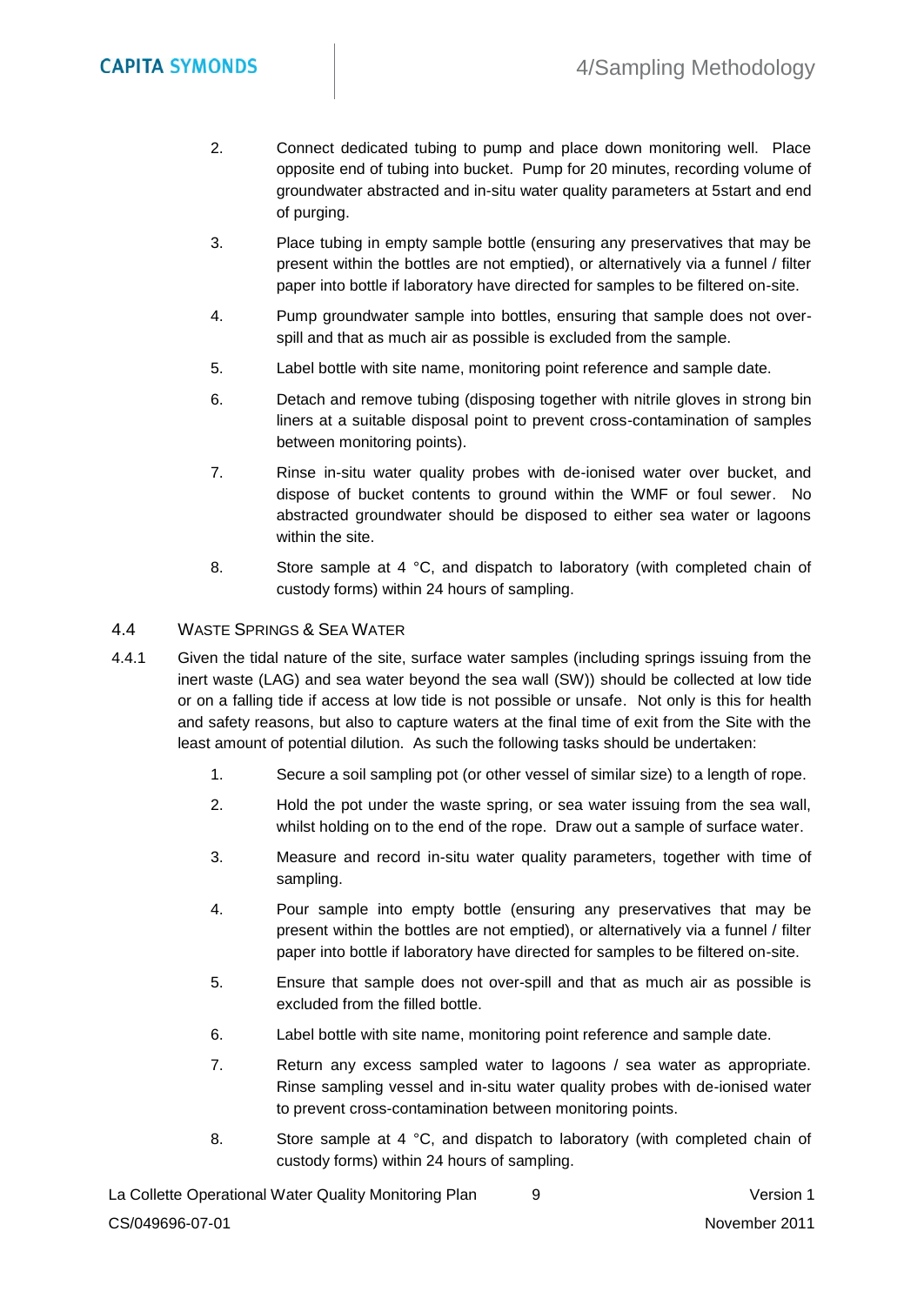#### 4.5 QUALITY ASSURANCE

- 4.5.1 For quality assurance (QA) purposes duplicate<sup>6</sup> and blank samples (containing mineral water, labeled as QA2) should be sent to the appointed laboratory for analysis on an annual basis. Sample duplicates are used to quantify any errors that may arise from random variations in the sampling and analytical process. Blank samples are used to detect any systematic and random gains over an entire analytical suite during the course of the laboratory analysis process.
- 4.5.2 Comparison of analytical results for the duplicate and blank samples should be made. If results are within appropriate statistical limits of each other, sampling protocols and laboratory analysis may be deemed to be being undertaken appropriately.
- 4.5.3 If significant differences in either duplicate or blank samples are noted, the collection and processing of QA samples should be undertaken during the subsequent monitoring round. This information should then be reviewed to ascertain whether previous analysis was an isolated incident or indicative of a trend in sampling / analysis that may require review.

 $6$  Two samples taken from the same monitoring point at the same time, but with one sample labelled as QA1.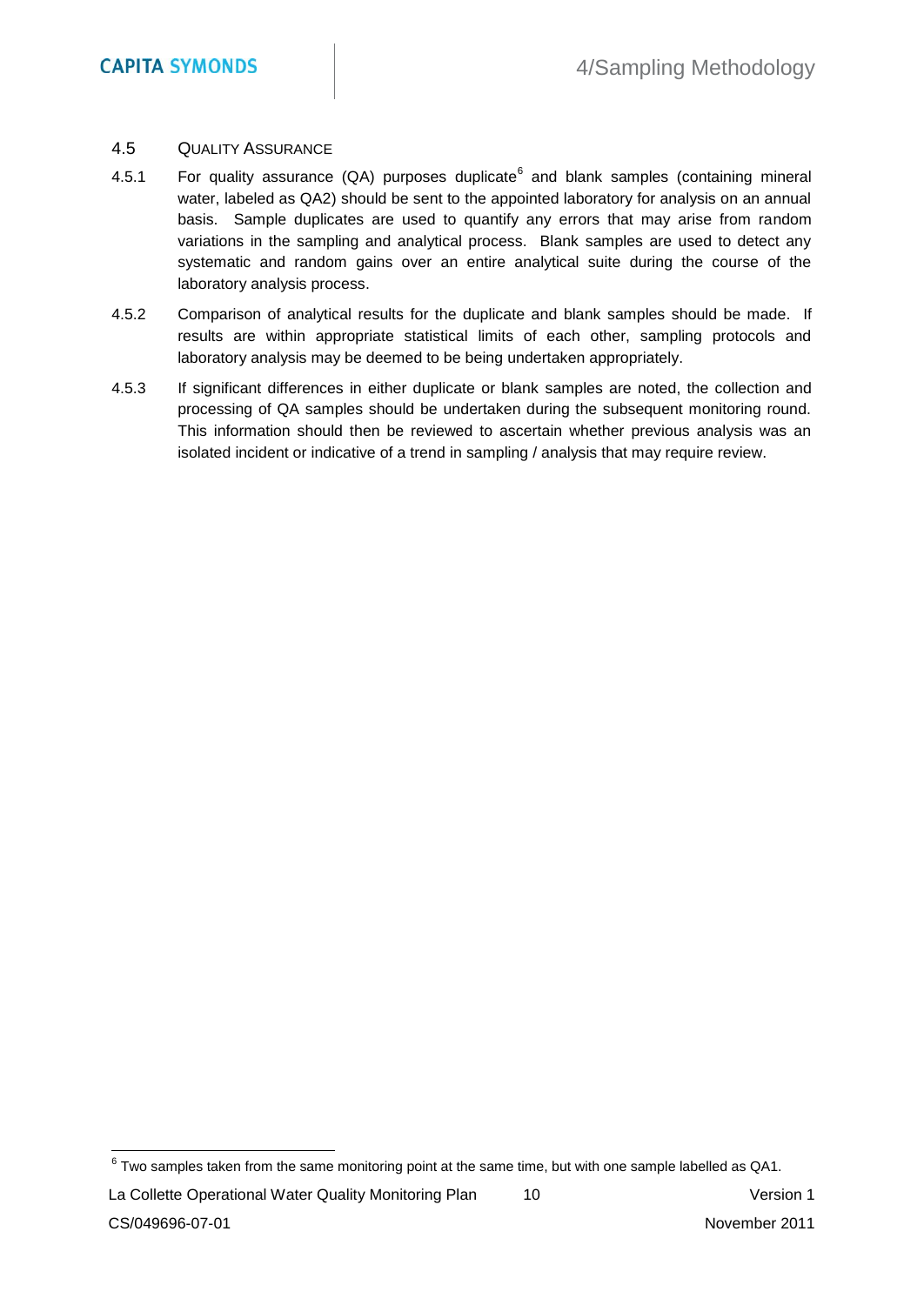## 5. Data Review and Reporting

#### 5.1 DATA REVIEW

- 5.1.1 In-situ water quality monitoring results and laboratory analytical results for each monitoring round will be incorporated into the La Collette WMF water quality spreadsheets (building upon those developed during the baseline water quality monitoring period).
- 5.1.2 Recorded Ammoniacal Nitrogen concentrations should be converted to 'Unionised Ammonium' concentrations - calculated from measured Ammoniacal-N concentration (mg/l) multiplied by molecular weight ratio of  $NH<sub>3</sub>:N$  (17/14) for comparison to the appropriate water quality standard.
- 5.1.3 Quarterly data should be briefly reviewed as follows:
	- Against previous water quality monitoring data for the sample location point to identify any potential trends or significant changes from previous monitoring rounds.
	- Against natural baseline water quality results recorded at SW1.
	- Compare average concentrations against defined water quality standards (see paragraph 5.1.7 below).
- 5.1.4 If a significant change in water quality concentrations, when compared to historic information for a monitoring point, is noted then such results should be initially checked with the laboratory for any quality assurance issues (e.g. typographic or analytical errors).
- 5.1.5 If the results are considered to be correct, then depending upon the monitoring location and the scale of increase it may be considered appropriate to repeat the sampling of that location within a month of the original sampling.
- 5.1.6 If the increase or monitoring location are not considered to be significant (at that time), then monitoring will continue quarterly with careful attention paid to subsequent analytical results to identify any change in significance.
- 5.1.7 It is proposed that quarterly rolling averages of baseline / operational monitoring data be reviewed against baseline monitoring data, and water quality standards detailed in Table 5.1. At the receptor monitoring points (i.e. seawater sampling locations) water quality standards may be applied as screening criteria. Elsewhere (e.g. waste springs and groundwater) comparison to water quality standards is used for guidance only, continually informing our knowledge of WMF water quality and interactions with the wider water environment beyond.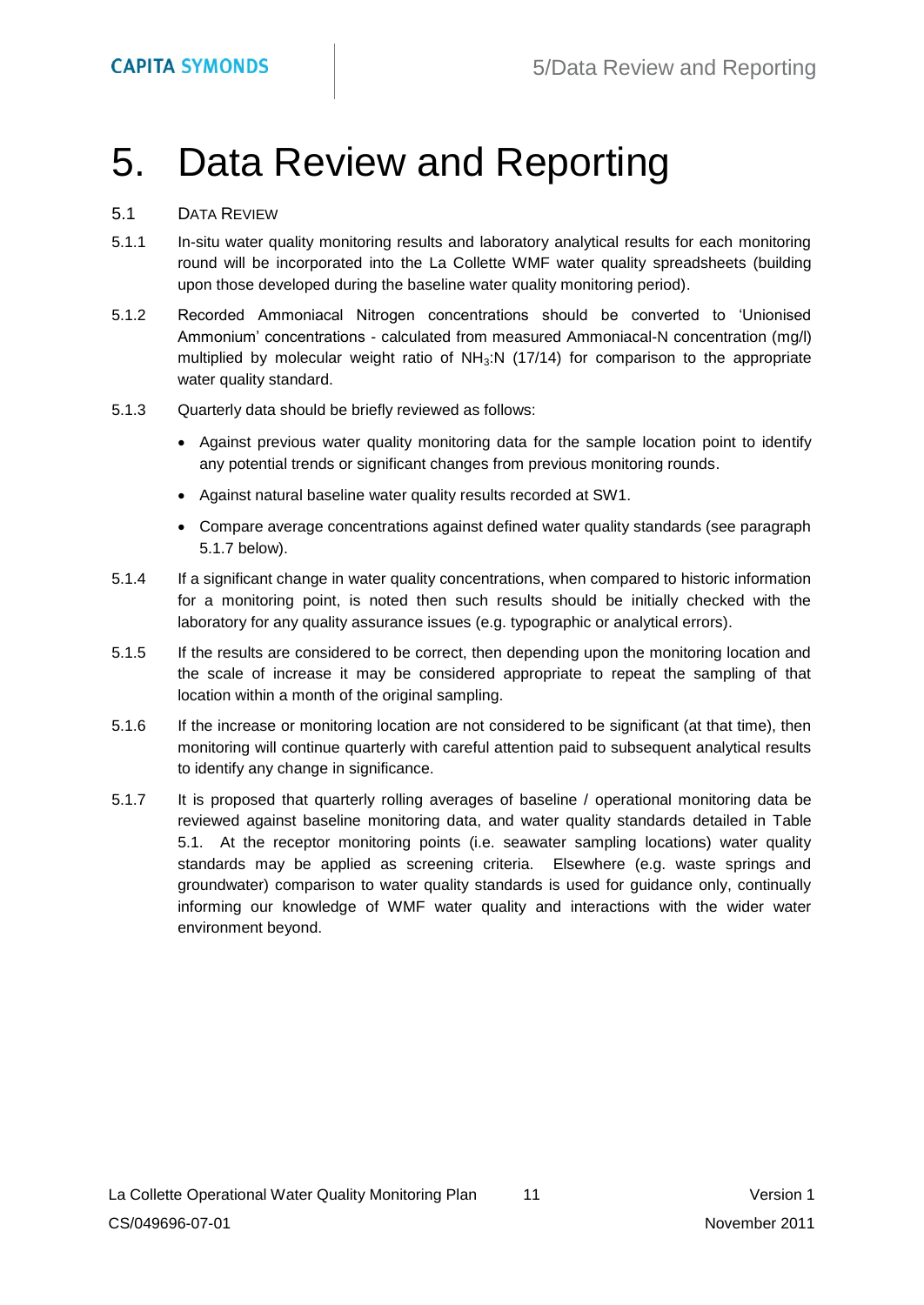| . ו .urc J.<br>La Collette Mater Quality Stariuarus |              |                                      |  |  |
|-----------------------------------------------------|--------------|--------------------------------------|--|--|
| <b>Determinand</b>                                  | <b>Units</b> | <b>Quality Standard</b> <sup>a</sup> |  |  |
| <b>Inorganic contaminants</b>                       |              |                                      |  |  |
| SO <sub>4</sub>                                     | mg/l         | $250^{\rm b}$                        |  |  |
| CI                                                  | mg/l         | 250 <sup>b</sup>                     |  |  |
| Nitrate as $NO3$                                    | mg/l         | 50 <sup>b</sup>                      |  |  |
| un-ionised Ammonia (NH <sub>3</sub> -N)             | mg/l         | 0.021                                |  |  |
| <b>Metals</b>                                       |              |                                      |  |  |
| As                                                  | µg/l         | 25 (AA)                              |  |  |
| Cd                                                  | µg/l         | 2.5(AA)                              |  |  |
| Cr                                                  | µg/l         | 15 (AA)                              |  |  |
| Cu                                                  | $\mu$ g/l    | 5(AA)                                |  |  |
| Fe                                                  | mg/l         | 1(AA)                                |  |  |
| Hg                                                  | $\mu$ g/l    | 0.3(AA)                              |  |  |
| Mn                                                  | mg/l         | $0.5^{\circ}$                        |  |  |
| Ni                                                  | µg/l         | 30 (AA)                              |  |  |
| Pb                                                  | $\mu$ g/l    | 25 (AA)                              |  |  |
| Zn                                                  | µg/l         | 40 (AA)                              |  |  |
| <b>Organic hydrocarbons</b>                         |              |                                      |  |  |
| Benzene                                             | $\mu$ g/l    | 30 (AA)<br>300 (MAC)                 |  |  |
| Toluene                                             | $\mu$ g/l    | 40 (AA)<br>400 (MAC)                 |  |  |
| Ethylbenzene                                        | $\mu$ g/l    | 30                                   |  |  |
| Xylene                                              | $\mu$ g/l    | 30 (AA)<br>300 (MAC)                 |  |  |
| Mineral oils                                        | $\mu$ g/l    | 600 <sup>d</sup>                     |  |  |
| Phenol                                              | $\mu g/l$    | 30                                   |  |  |
| Napthalene                                          | µg/l         | 5(AA)<br>200 (MAC)                   |  |  |
| Benzo-a-pyrene                                      | µg/l         | 0.03                                 |  |  |
| Anthracene                                          | $\mu g/l$    | 0.02                                 |  |  |
| PAH (sum of 4 individual species) <sup>e</sup>      | $\mu$ g/l    | 0.1 <sup>b</sup>                     |  |  |

**Table 5.1: La Collette Water Quality Standards**

a UK Environmental Quality Standards (marine) unless stated otherwise: AA = annual average; MAC = maximum admissible concentration

b UK Drinking Water Standard

 $\frac{c}{d}$  WHO drinking water standard

<sup>d</sup> Groundwater intervention value. Annex A of 2009 Soil Remediation Circular: *Target values, soil remediation intervention values and indicative levels for serious contamination*.

e Sum of Benzo-b-fluoranthene, Benzo-k-fluoranthene, Benzo-ghi-perylene, and Indeno-123cd-pyrene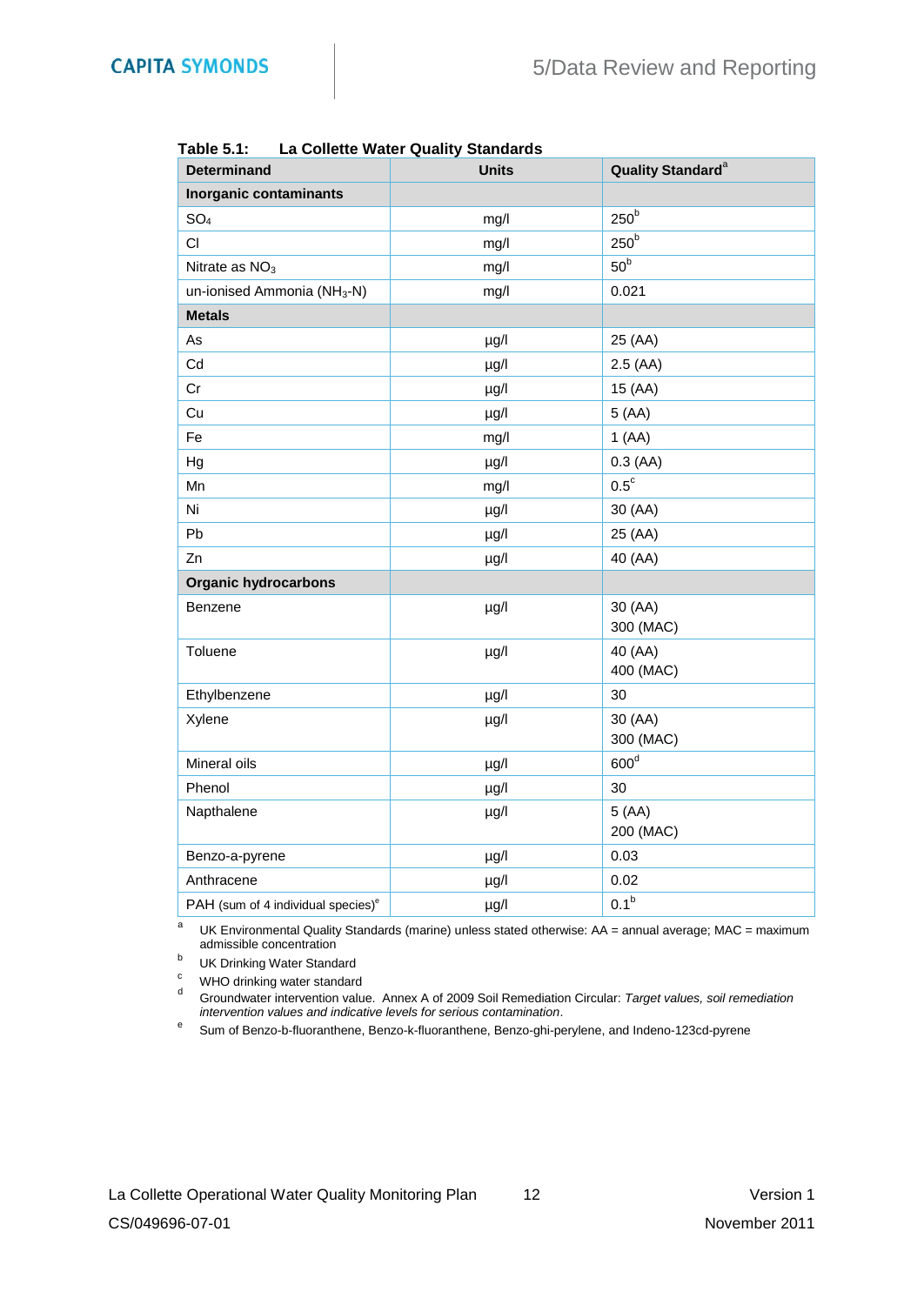#### 5.2 REPORTING

- 5.2.1 Spreadsheets of in-situ water quality readings and laboratory analytical results, updated after each monitoring round, will be forwarded to the Environmental Protection department quarterly, with a short data review report submitted on a six monthly basis. A more detailed annual review of operational monitoring data, in comparison to the results reported during the baseline water quality monitoring survey, will be compiled and submitted to Environmental Protection.
- 5.2.2 In addition an annual review of the operational monitoring plan will be undertaken, in the context of the results of water quality monitoring during the course of the year, and amended (e.g. to incorporate additional monitoring points, vary the determinand list) as appropriate.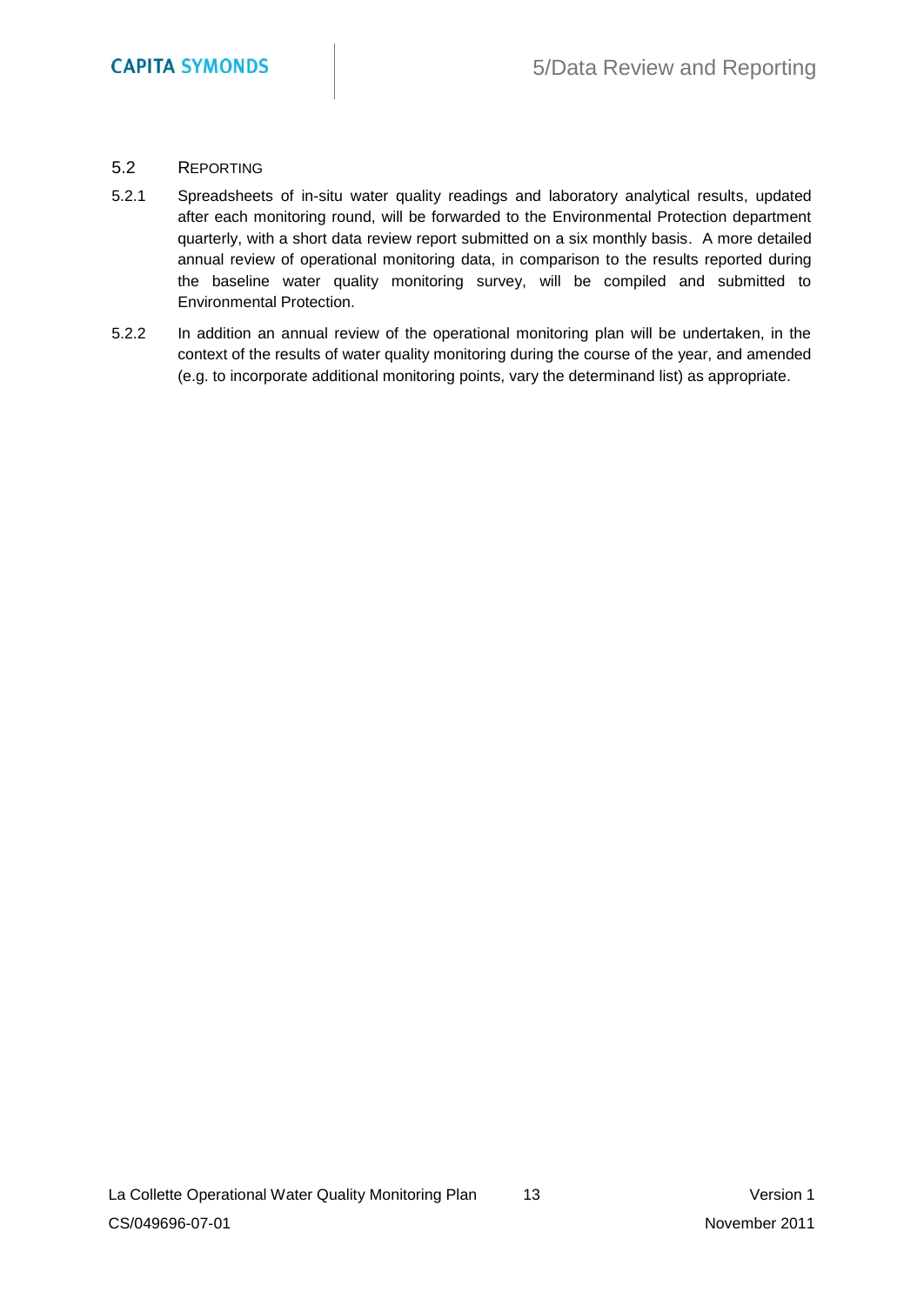# Appendix A Figures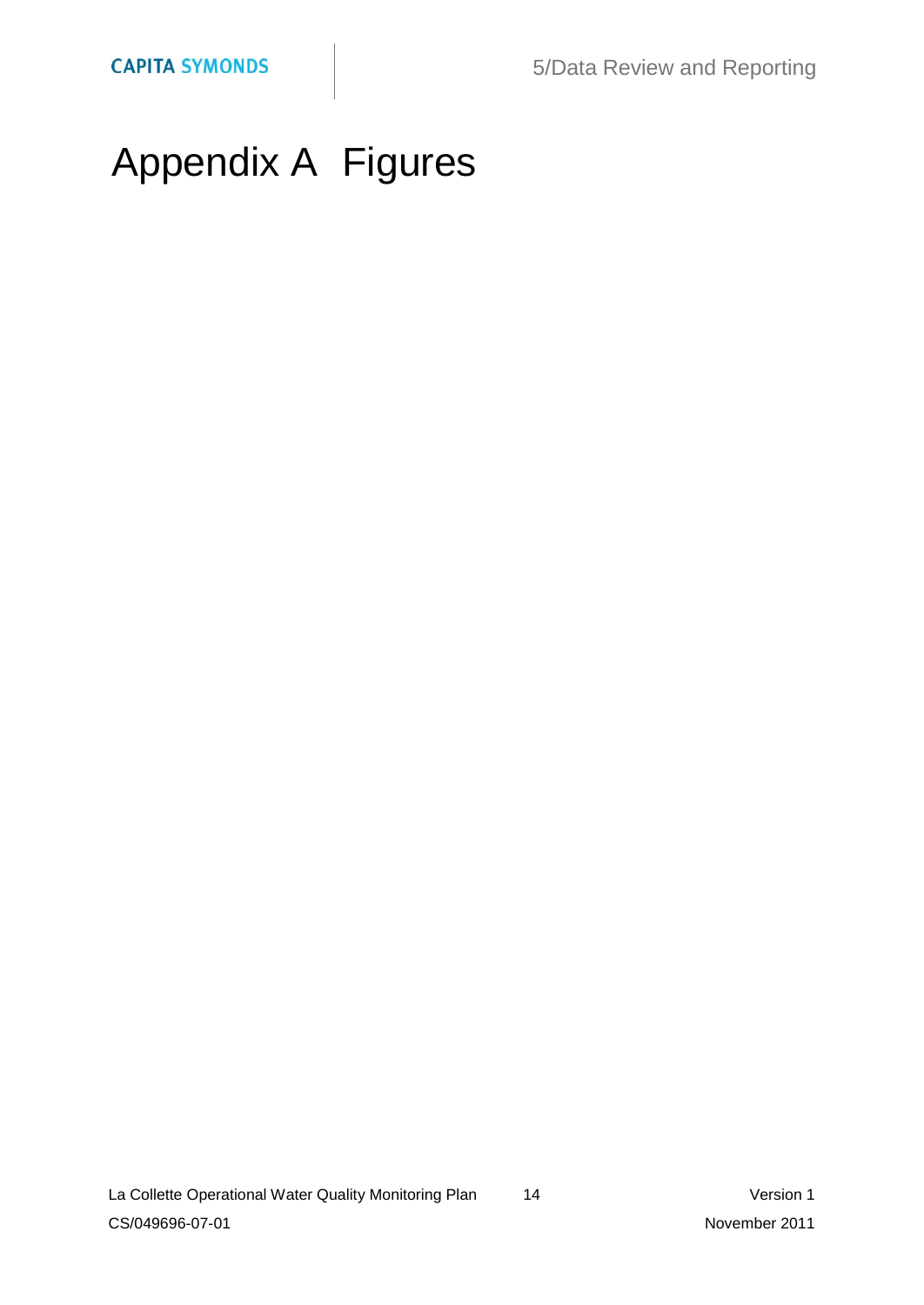#### **Capita Symonds Ltd**

Capita Symonds House Wood Street East Grinstead West Sussex RH19 1UU

Tel +44 (0)1342 327161<br>Fax +44 (0)1342 315 927

Fax +44 (0)1342 315 927 **www.capitasymonds.com**